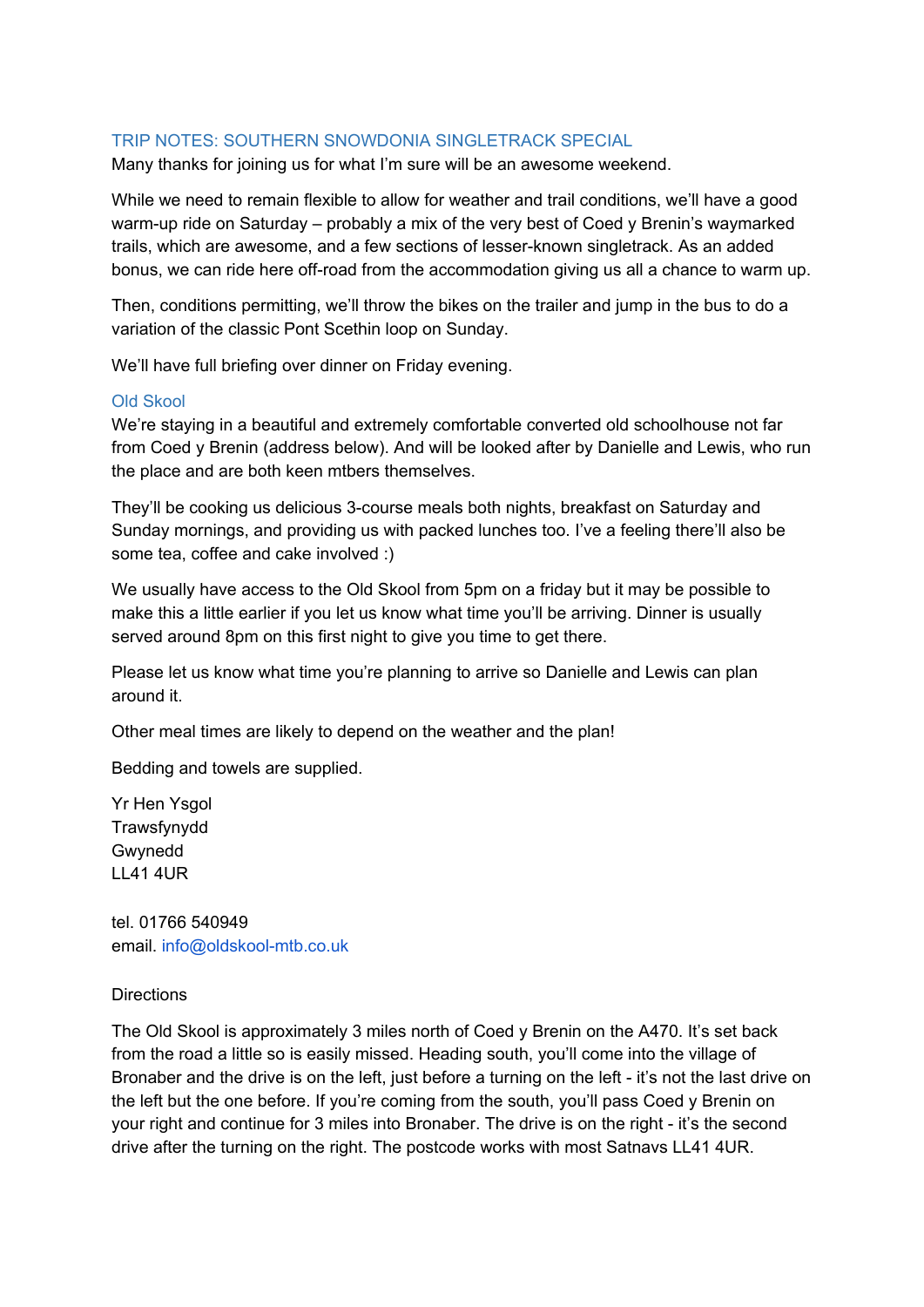# KIT LIST

The weather in the mountains can be quite unpleasant this time of year - although hopefully it won't! So for the sunday, you'll need to carry more than you would on a typical trail centre day.

## Riding kit

Some items can be shared between the group. Please let us know at the briefing on Friday night (or before) if there's anything you haven't got that you may need.

- Hydration pack big enough to carry everything in the list below suggested size 15L to 20L
- Water and snacks gels, energy bars, jelly babies etc
- Lunch (this will be provided but you'll need to carry it)
- Dry bag to keep everything dry inside your pack
- Mini pump for your valve type
- Inner tube (even if you use tubeless)
- Tube patches (preferably self-adhesive)
- Tubeless repair kit (if you use tubeless)
- Tyre levers
- Multi-tool
- 1 set of spare brake pads
- Rear gear hanger for your bike
- Cable ties
- Duct tape (we suggest wrapping 1m around your pump)
- Power link for your chain type and speed
- Mobile phone in a waterproof case or plastic bag
- Small personal first aid kit
- Any medication you need

## Recommended clothing

- Helmet
- Knee and elbow pads
- Cycling shorts and/or waterproof shorts (or trousers)
- Wicking base layer or cycling jersey
- Mid layer (fleece or soft shell)
- Windproof and/or waterproof jacket (depending on the weather forecast)
- Insulated jacket or warm emergency layer
- Woolly hat or buff
- Riding glasses
- Gloves (worth having a spare pair if it's wet)
- Waterproof socks
- Cycling shoes (you must be able to walk in them!)

## **BIKES**

Your bike needs to be ready for the rigours of the mountains – steep and rocky climbs and descents. A lightweight x-country bike probably won't be strong enough for the descents and